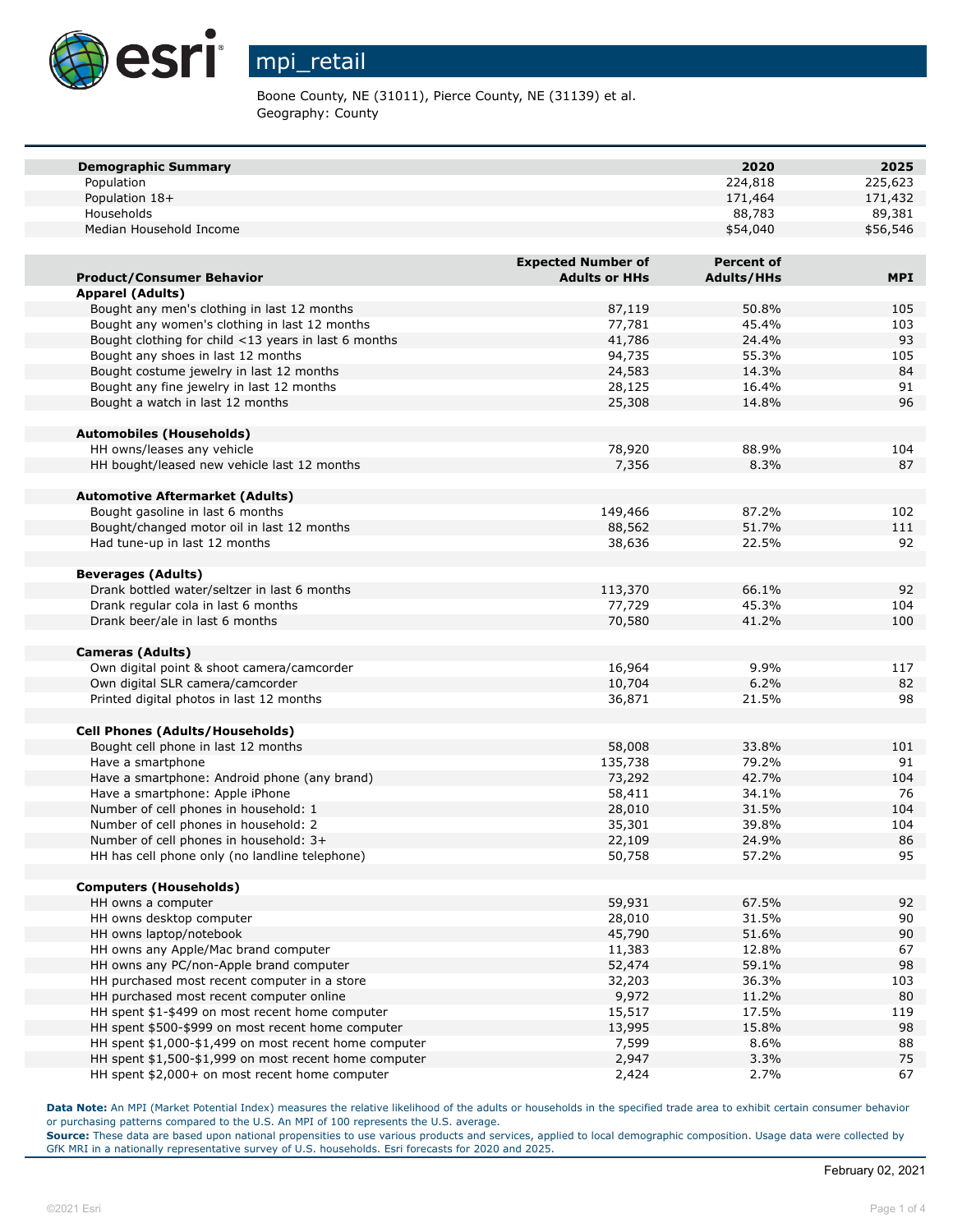

mpi\_retail

Boone County, NE (31011), Pierce County, NE (31139) et al. Geography: County

|                                                             | <b>Expected Number of</b> | <b>Percent of</b> |            |
|-------------------------------------------------------------|---------------------------|-------------------|------------|
| <b>Product/Consumer Behavior</b>                            | <b>Adults or HHs</b>      | <b>Adults/HHs</b> | <b>MPI</b> |
| <b>Convenience Stores (Adults)</b>                          |                           |                   |            |
| Shopped at convenience store in last 6 months               | 112,730                   | 65.7%             | 105        |
| Bought brewed coffee at convenience store in last 30 days   | 24,410                    | 14.2%             | 107        |
| Bought cigarettes at convenience store in last 30 days      | 21,900                    | 12.8%             | 122        |
| Bought gas at convenience store in last 30 days             | 76,707                    | 44.7%             | 120        |
| Spent at convenience store in last 30 days: \$1-19          | 9,989                     | 5.8%              | 86         |
| Spent at convenience store in last 30 days: \$20-\$39       | 14,337                    | 8.4%              | 90         |
| Spent at convenience store in last 30 days: \$40-\$50       | 13,751                    | 8.0%              | 101        |
| Spent at convenience store in last 30 days: \$51-\$99       | 10,782                    | 6.3%              | 116        |
| Spent at convenience store in last 30 days: \$100+          | 47,184                    | 27.5%             | 121        |
| <b>Entertainment (Adults)</b>                               |                           |                   |            |
| Attended a movie in last 6 months                           | 85,803                    | 50.0%             | 85         |
| Went to live theater in last 12 months                      | 13,551                    | 7.9%              | 69         |
| Went to a bar/night club in last 12 months                  | 25,587                    | 14.9%             | 88         |
| Dined out in last 12 months                                 | 87,741                    | 51.2%             | 101        |
| Gambled at a casino in last 12 months                       | 21,292                    | 12.4%             | 91         |
| Visited a theme park in last 12 months                      | 21,816                    | 12.7%             | 68         |
| Viewed movie (video-on-demand) in last 30 days              | 19,505                    | 11.4%             | 69         |
| Viewed TV show (video-on-demand) in last 30 days            | 13,098                    | 7.6%              | 66         |
| Watched any pay-per-view TV in last 12 months               | 12,556                    | 7.3%              | 83         |
| Downloaded a movie over the Internet in last 30 days        | 11,657                    | 6.8%              | 68         |
| Downloaded any individual song in last 6 months             | 26,754                    | 15.6%             | 83         |
| Watched a movie online in the last 30 days                  | 40,626                    | 23.7%             | 79         |
| Watched a TV program online in last 30 days                 | 27,935                    | 16.3%             | 80         |
| Played a video/electronic game (console) in last 12 months  | 13,043                    | 7.6%              | 84         |
| Played a video/electronic game (portable) in last 12 months | 6,461                     | 3.8%              | 88         |
|                                                             |                           |                   |            |
| <b>Financial (Adults)</b>                                   |                           |                   |            |
| Have home mortgage (1st)                                    | 47,882                    | 27.9%             | 91         |
| Used ATM/cash machine in last 12 months                     | 80,747                    | 47.1%             | 90         |
| Own any stock                                               | 12,257                    | 7.1%              | 102        |
| Own U.S. savings bond                                       | 7,435                     | 4.3%              | 103        |
| Own shares in mutual fund (stock)                           | 13,549                    | 7.9%              | 111        |
| Own shares in mutual fund (bonds)                           | 8,212                     | 4.8%              | 101        |
| Have interest checking account                              | 53,654                    | 31.3%             | 110        |
| Have non-interest checking account                          | 55,532                    | 32.4%             | 112        |
| Have savings account                                        | 93,559                    | 54.6%             | 96         |
| Have 401K retirement savings plan                           | 26,361                    | 15.4%             | 96         |
| Own/used any credit/debit card in last 12 months            | 136,480                   | 79.6%             | 99         |
| Avg monthly credit card expenditures: \$1-110               | 23,449                    | 13.7%             | 121        |
| Avg monthly credit card expenditures: \$111-\$225           | 12,072                    | 7.0%              | 97         |
| Avg monthly credit card expenditures: \$226-\$450           | 10,849                    | 6.3%              | 92         |
| Avg monthly credit card expenditures: \$451-\$700           | 10,854                    | 6.3%              | 102        |
| Avg monthly credit card expenditures: \$701-\$1,000         | 9,411                     | 5.5%              | 94         |
| Avg monthly credit card expenditures: \$1,001+              | 16,487                    | 9.6%              | 79         |
| Did banking online in last 12 months                        | 58,001                    | 33.8%             | 86         |
| Did banking on mobile device in last 12 months              | 39,546                    | 23.1%             | 81         |
| Paid bills online in last 12 months                         | 76,495                    | 44.6%             | 87         |

**Data Note:** An MPI (Market Potential Index) measures the relative likelihood of the adults or households in the specified trade area to exhibit certain consumer behavior or purchasing patterns compared to the U.S. An MPI of 100 represents the U.S. average.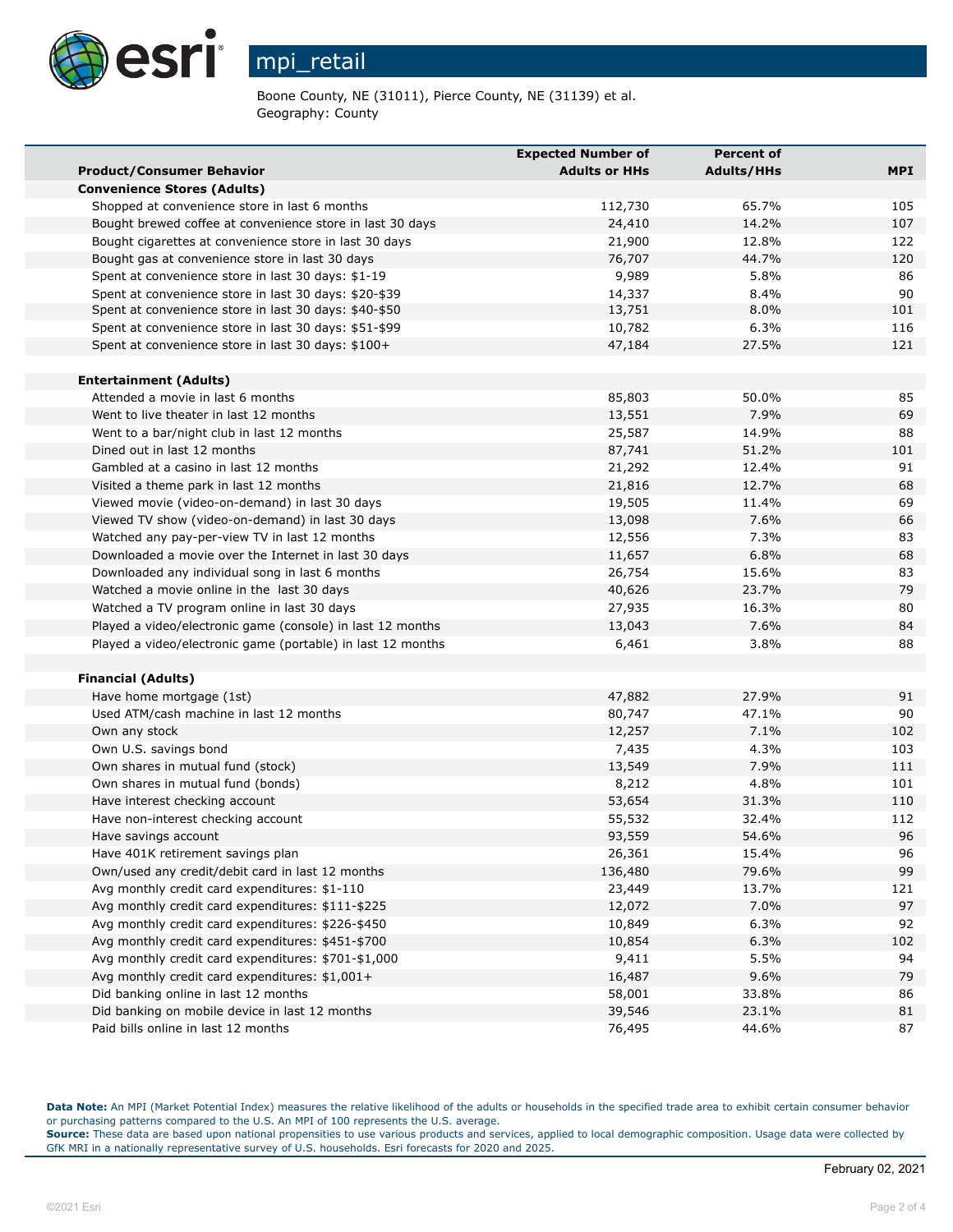

Boone County, NE (31011), Pierce County, NE (31139) et al. Geography: County

|                                                                              | <b>Expected Number of</b> | <b>Percent of</b> |            |
|------------------------------------------------------------------------------|---------------------------|-------------------|------------|
| <b>Product/Consumer Behavior</b>                                             | <b>Adults/HHs</b>         | <b>Adults/HHs</b> | <b>MPI</b> |
| <b>Grocery (Adults)</b>                                                      |                           |                   |            |
| HH used beef (fresh/frozen) in last 6 months                                 | 64,561                    | 72.7%             | 107        |
| HH used bread in last 6 months                                               | 83,578                    | 94.1%             | 101        |
| HH used chicken (fresh or frozen) in last 6 months                           | 58,916                    | 66.4%             | 97         |
| HH used turkey (fresh or frozen) in last 6 months                            | 13,838                    | 15.6%             | 104        |
| HH used fish/seafood (fresh or frozen) in last 6 months                      | 46,446                    | 52.3%             | 95         |
| HH used fresh fruit/vegetables in last 6 months                              | 75,032                    | 84.5%             | 101        |
| HH used fresh milk in last 6 months<br>HH used organic food in last 6 months | 79,089                    | 89.1%             | 105<br>65  |
|                                                                              | 13,932                    | 15.7%             |            |
| <b>Health (Adults)</b>                                                       |                           |                   |            |
| Exercise at home 2+ times per week                                           | 47,080                    | 27.5%             | 100        |
| Exercise at club 2+ times per week                                           | 15,565                    | 9.1%              | 64         |
| Visited a doctor in last 12 months                                           | 132,974                   | 77.6%             | 102        |
| Used vitamin/dietary supplement in last 6 months                             | 90,367                    | 52.7%             | 98         |
|                                                                              |                           |                   |            |
| Home (Households)                                                            |                           |                   |            |
| HH did any home improvement in last 12 months                                | 24,989                    | 28.1%             | 103        |
| HH used any maid/professional cleaning service in last 12 months             | 9,812                     | 11.1%             | 74         |
| HH purchased low ticket HH furnishings in last 12 months                     | 13,357                    | 15.0%             | 86         |
| HH purchased big ticket HH furnishings in last 12 months                     | 18,694                    | 21.1%             | 93         |
| HH bought any small kitchen appliance in last 12 months                      | 18,052                    | 20.3%             | 90         |
| HH bought any large kitchen appliance in last 12 months                      | 11,625                    | 13.1%             | 99         |
|                                                                              |                           |                   |            |
| <b>Insurance (Adults/Households)</b>                                         |                           |                   |            |
| Currently carry life insurance                                               | 78,884                    | 46.0%             | 106        |
| Carry medical/hospital/accident insurance                                    | 131,331                   | 76.6%             | 103        |
| Carry homeowner insurance                                                    | 92,939                    | 54.2%             | 117        |
| Carry renter's insurance                                                     | 13,605                    | 7.9%              | 91         |
| HH has auto insurance: 1 vehicle in household covered                        | 24,610                    | 27.7%             | 91         |
| HH has auto insurance: 2 vehicles in household covered                       | 21,854                    | 24.6%             | 89         |
| HH has auto insurance: 3+ vehicles in household covered                      | 28,172                    | 31.7%             | 141        |
|                                                                              |                           |                   |            |
| <b>Pets (Households)</b>                                                     |                           |                   |            |
| Household owns any pet                                                       | 55,913                    | 63.0%             | 117        |
| Household owns any cat                                                       | 29,080                    | 32.8%             | 144        |
| Household owns any dog                                                       | 44,057                    | 49.6%             | 121        |
| <b>Psychographics (Adults)</b>                                               |                           |                   |            |
| Buying American is important to me                                           | 76,873                    | 44.8%             | 122        |
| Usually buy items on credit rather than wait                                 | 18,601                    | 10.8%             | 80         |
| Usually buy based on quality - not price                                     | 29,590                    | 17.3%             | 94         |
| Price is usually more important than brand name                              | 50,446                    | 29.4%             | 105        |
| Usually use coupons for brands I buy often                                   | 27,016                    | 15.8%             | 99         |
| Am interested in how to help the environment                                 | 28,243                    | 16.5%             | 83         |
| Usually pay more for environ safe product                                    | 22,133                    | 12.9%             | 87         |
| Usually value green products over convenience                                | 15,339                    | 8.9%              | 79         |
| Likely to buy a brand that supports a charity                                | 61,279                    | 35.7%             | 100        |
|                                                                              |                           |                   |            |
| <b>Reading (Adults)</b>                                                      |                           |                   |            |
| Bought digital book in last 12 months                                        | 19,085                    | 11.1%             | 85         |
| Bought hardcover book in last 12 months                                      | 30,923                    | 18.0%             | 90         |
| Bought paperback book in last 12 month                                       | 43,758                    | 25.5%             | 91         |
| Read any daily newspaper (paper version)                                     | 34,590                    | 20.2%             | 127        |
| Read any digital newspaper in last 30 days                                   | 60,576                    | 35.3%             | 86         |
| Read any magazine (paper/electronic version) in last 6 months                | 154,235                   | 90.0%             | 99         |

**Data Note:** An MPI (Market Potential Index) measures the relative likelihood of the adults or households in the specified trade area to exhibit certain consumer behavior or purchasing patterns compared to the U.S. An MPI of 100 represents the U.S. average.